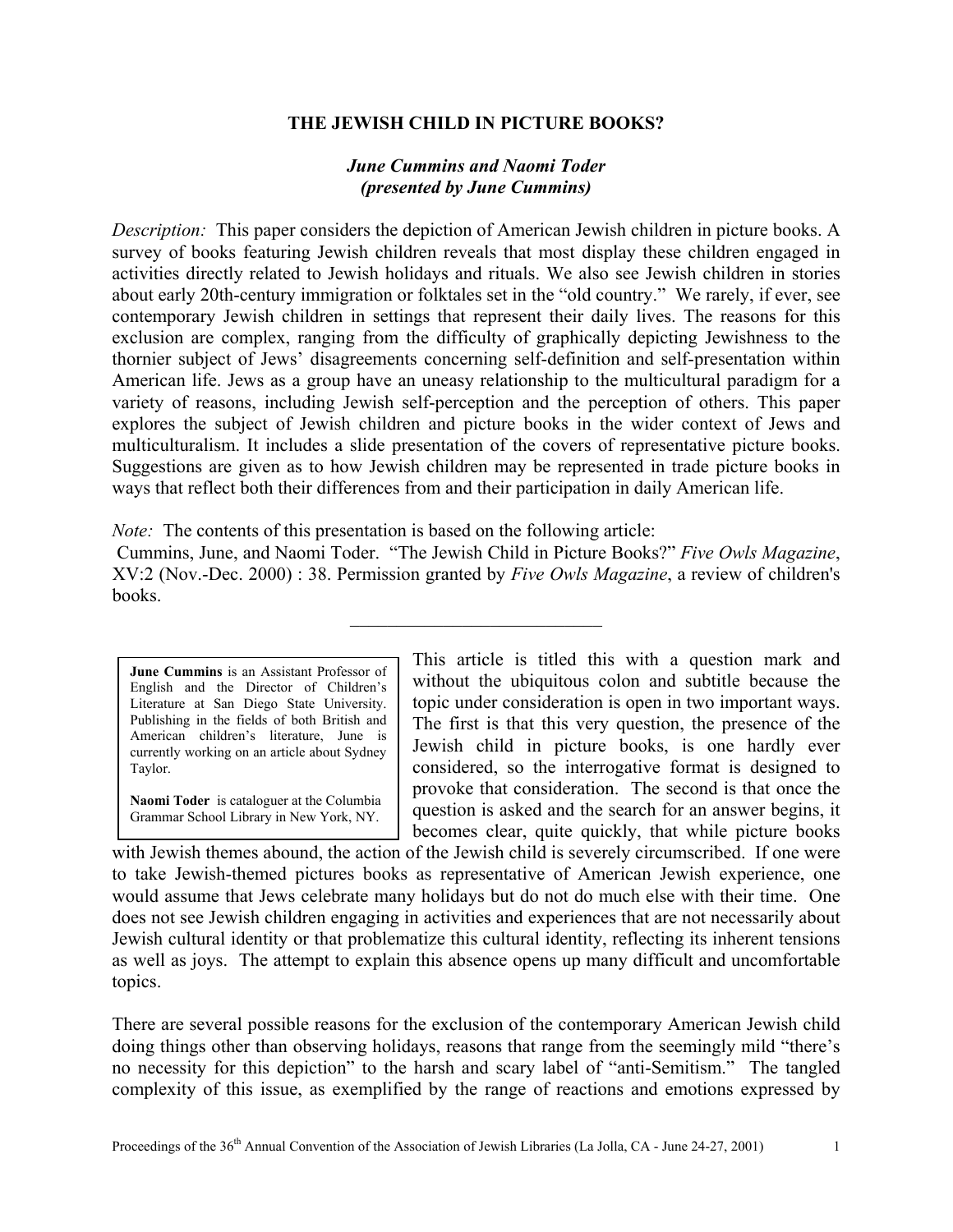Jewish friends and colleagues, is inextricably bound up with the contested subject of multiculturalism. American Jews have an uneasy relationship with the multicultural discussion, for reasons which will be explained below. The missing Jewish picture book protagonist reflects and, depending on one's perspective, either exacerbates or mollifies the multicultural tension. Presented here will be findings and ideas that incorporate a spectrum of opinions held by American Jews. In keeping in the spirit of the question mark in the paper's title, a single culminating argument will not be reached; rather, a range of possible interpretations will be described so that you may reach your own conclusion. To echo a Jewish adage, feel free to share, between every two of you, three opinions!

First, we will explain the current circumstances of American picture books featuring Jewish characters or themes. Overwhelmingly, these books concern holidays and rituals, including Hanukkah, Passover, Rosh Hashanah, Shabbat, Bar and Bat Mitvahs, etc. They dominate the field to the extent that we can say they constitute it. For example, on Amazon.com, which is a good resource because you can define searches easily and it demonstrates how readily available different books are, a search with key terms "children 4-8" and "Judaism" (which is how Amazon defines "picture books about Jews") will yield 146 books—at least 100 explicitly concern holidays. Others may "mask" their preoccupation with holidays; for example, a Jewish folktale may be listed as such but might incorporate a Jewish holiday within its narrative. At the Skokie Public Library, which has a huge, renowned children's collection in a city famously and historically known for its Jewish population, books listed under "Jews-Fiction"—with the limit of "Juvenile materials" and "picture books"—have a ratio of about 8 to 1 when it comes to Jewish-content books about holidays as compared to Jewish-content books not about holidays. Significantly, visits to bookstores demonstrate that if they even have a Jewish section, virtually all the books in that section will be about holidays and ritual observance. Perhaps one or two will be biblical retellings, which many people do not even recognize as Jewish in origin, for example, the story of Noah's ark.

In addition to stories about holidays, picture books with Jewish content tend to be about two other subjects. The first is the above-mentioned biblical stories or folktales, such as those by Isaac Bashevis Singer. A fairly recent well-known example is Phoebe Gilman's *Something From Nothing*. A small set of books is about immigration from the "old country." Some examples are Patricia Polacco's *The Keeping Quilt* and Amy Hest's *When Jessie Came Across the Sea*. A small number are educational or instructive books, many of which are published by Jewish presses. Finally, there are books published by Orthodox presses; these tend to be highly didactic and feature low production values, and they are not widely available.

The emphasis on holidays in these picture books prompts examination and discussion. For many people, Jews included, this emphasis and dominance makes perfect sense. According to them, what makes Jews Jews is their observance of holidays and certain rituals (such as Bar Mitzvahs). When a Jewish parent wishes to inculcate his or her children with a sense of cultural heritage, when a non-Jewish teacher needs to teach her students about "another culture," which often happens at Christmas time, when librarians desire to set up a display that features the Jewish people, what could make more sense than trotting out the highly tangible and descriptive holidays, all of which come with symbols and customs attached (although, of course, some holidays and customs are much more recognized by the general population than are others). For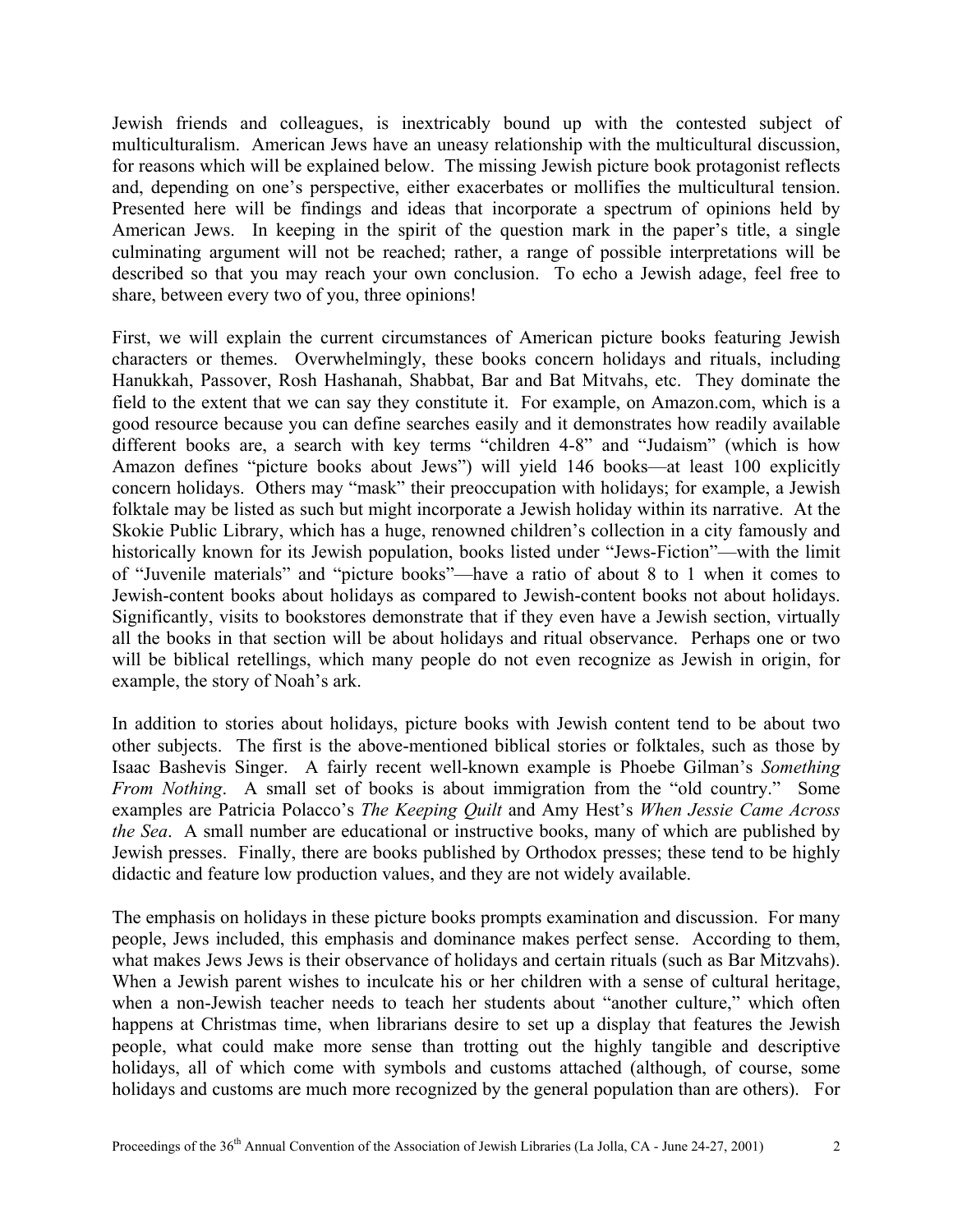most Americans, the most obvious difference between Christians and Jews is that Jews celebrate Hanukkah instead of Christmas. What better way to point out difference than through the comparison of these two holidays? Not surprisingly, the holiday most likely to be written about is Hanukkah.

So what is the problem with this quasi-ubiquitous pattern? For many Jews, cultural identity is not defined by holiday observance alone. Even for non-religious or unaffiliated Jews, a sense of heritage may come from a variety of other sources, ranging from something as specific and contained as foods eaten to something as nebulous and big as one's feelings about the Holocaust. While both of these issues may come up in holiday books (and in fact, there has been a recent upsurge in books that combine Hanukkah and Holocaust themes), is it necessary that they be conveyed only through this format? An anecdotal story conveys the two sides of this question. A friend of one of the authors, who is also Jewish, accompanied her when she visited the local Barnes & Noble bookstore to see what sort of "Jewish books" they had. Two salespeople were helping them. When the four realized that virtually all the books were about Jewish holidays, the friend remarked that this was perfectly natural. "After all," he said, "this is how people feel Jewish and teach Jewish culture to their kids—through the holidays. This is how I see myself Jewishly—through observing the holidays." One of the clerks became quite indignant and said, "I am Jewish, and I do not define myself through holidays. I am Jewish every day and in every way. I cannot separate myself into sections, with the Jewish part going into a category called 'Holidays.'" It took some maneuvering on the part of both the other clerk and the author to make sure these two did not begin arguing stridently. This moment perfectly captured the reason why some Jews would feel comfortable with this abundance of holiday books while others would not.

What became very obvious to the authors by exploring library catalogues, searching online, talking to friends and colleagues, and surveying bookstores is that there are virtually no picture books that depict contemporary Jewish children doing things other than observing a holiday. There are no books of the kind Rudine Sims Bishop calls "culturally neutral." That is, we don't see Jewish children featured in non-Jewish situations. If a story focuses on a school play, or a substitute teacher, or a lost cat, or a car wash, we may see major and incidental characters from a variety of ethnic groups or other groups that are visually "different," such as the disabled. Surveying recently published picture books, one would surmise that most American children attend culturally heterogeneous schools, as African-American, Asian-American, and Latino children are routinely included. Many books feature characters from these ethnic groups at their lead protagonists. However, picture books do not include Jewish characters in this casual way. This reason for this exclusion may seem obvious. How *can* one depict a Jewish child? While there are stereotypical physical traits that some Jews possess, many do not have these traits, and the depiction of them may be deemed racist. Most Jewish boys do not wear kipot (yarmulkes), and most Jewish girls do not wear Stars of David around their necks, although these are both reasonable items for Jews to own and display on their bodies. Generally speaking, however, Jewish children are not necessarily recognizably Jewish based on their appearances alone.

May we comfort ourselves, then, with the acknowledgement that contemporary Jewish children do not show up in picture books because of a limitation of the format? Books for older readers, mostly novels, do focus on Jewish children in a variety of situations, some having to do with the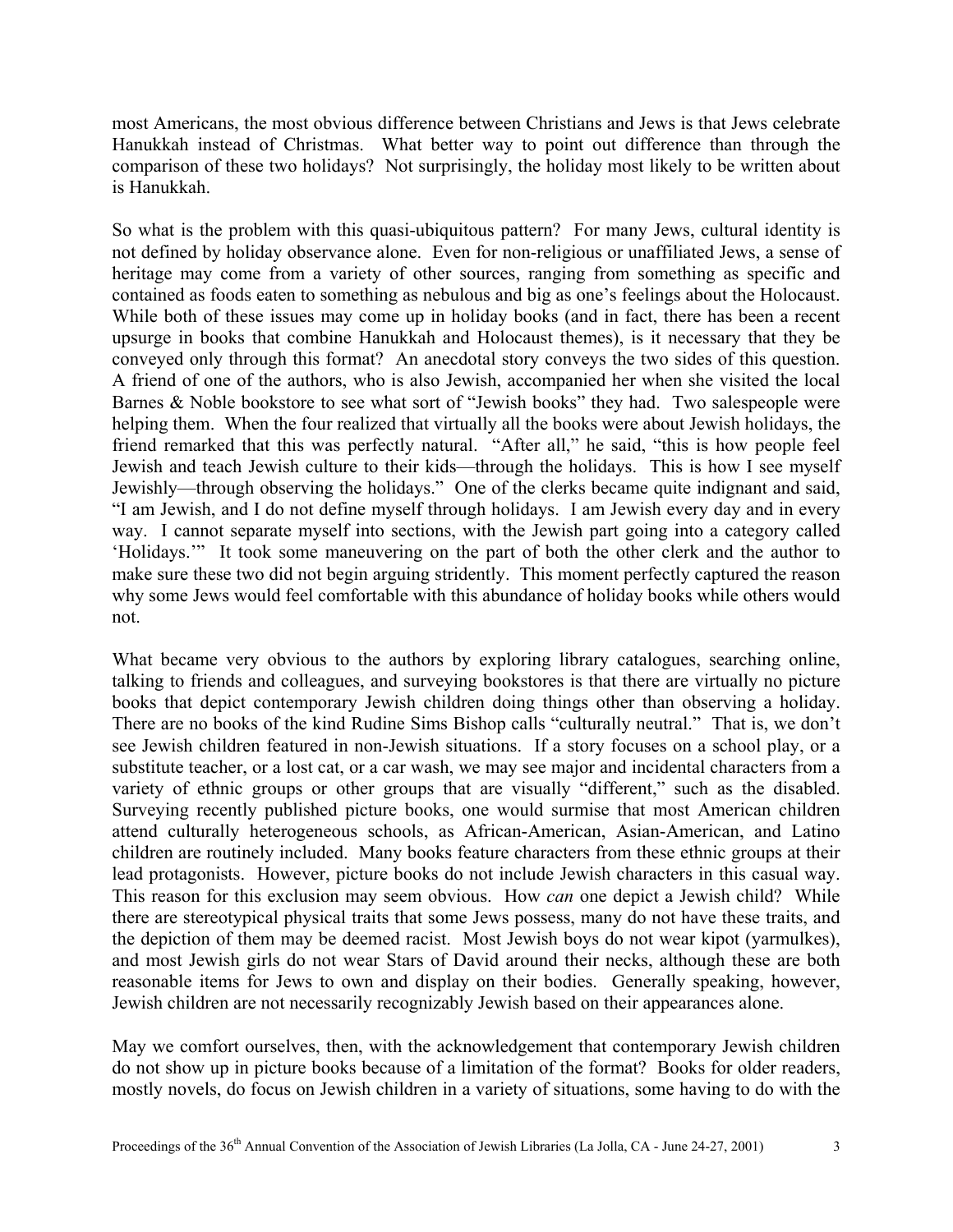protagonist's Jewish identity, others not. Famous examples of books like these are Konisberg's *About the B'Nai Bagels* and Blume's *Are You There God, It's Me, Margaret*—both of these books reflect tensions associated with being Jewish (such as Margaret's feelings about having parents of two different faiths), but they both are also engaged with topics that are not about Jewish identity or observance. More recent titles do exist, although there are not large numbers of novels like these. So if we see that novels include Jewish characters, even protagonists, while picture books do not, we can argue that this is simply the limitation of the picture book format graphic arts have trouble depicting that which refuses to be physical.

Other Jews, however, have a problem with the exclusion of contemporary Jewish children in picture books. Some link this exclusion to a perceived exclusion of Jews from multicultural discourse. The argument here is if authors and illustrators are sensitively including children of a variety of races and abilities in their books, the omission of Jews must have significance. This train of thought leads one directly to the Jewish relationship to the multicultural paradigm, which can be described, most safely, as "tricky" (Brettschneider 1).

The fact is that Jews have not been invited to the multicultural party. Many anthologies promoting multicultural literature divide themselves into sections based on different races and ethnicities, and Jews are often left out. A case in point with which many of you may be familiar is Kay Vandergrift's widely known and accessed children's literature webpages. Under "Gender and Culture in Picture Books," (subsection: "Powerful Multicultural Images"), Vandergrift lists the ethnic categories of Native Americans, African Americans, Hispanic Americans, and Asian Americans. Jews are not mentioned. Exclusion of Jews in multicultural curricula extends far beyond children's literature. Throughout Marla Brettschneider's anthology, *The Narrow Bridge: Jewish Views on Multiculturalism*, several authors describe the current state of affairs: Evelyn Torton Beck describes the "deliberate exclusion of Jews" from multiculturalism (163), Cornel West claims, "we have much work to do in infusing and inserting the rich history and culture of Jews into the multicultural debate" (xiv), and the editor, Brettshneider, is shocked to discover that there is no book published about Jews and multiculturalism (xv)—this is why she edits this one, the first.

Many often conflicting reasons are offered for the exclusion of Jews from multiculturalism. Leora Saposnik and Ellen Osterhaus succintly summarize the most popular reason: "Jews [are] often viewed as white, European, and successful; therefore, there seem[s] to be no need for their inclusion in multicultural efforts" (193). This attitude, that Jews have "made it" and thus are no longer an ethnic minority, belies the truth of Jewish experience in this country today. Anti-Semitism still runs amok, and the number of hate crimes against Jews rose sharply in California and New York in 1999. One of the authors moved to Skokie, IL just days before Benjamin Smith drove through the streets looking for Jews and blacks to mow down. After shooting at several Jews walking home from synagogue just a few miles from where she was doing the same activity, he murdered an African-American man who lived in her new neighborhood. Both authors have at times been the target of anti-Semitic comments and actions as have almost all Jews in our acquaintance. Clearly, today Jews as a group do not suffer the rampant racism and discrimination that other minority groups contend with, but dislike of Jews remains vital and strong, reason enough why multicultural curricula should include Jewish experience, if the goals of such curricula are to promote understanding and acceptance of difference. If intellectuals and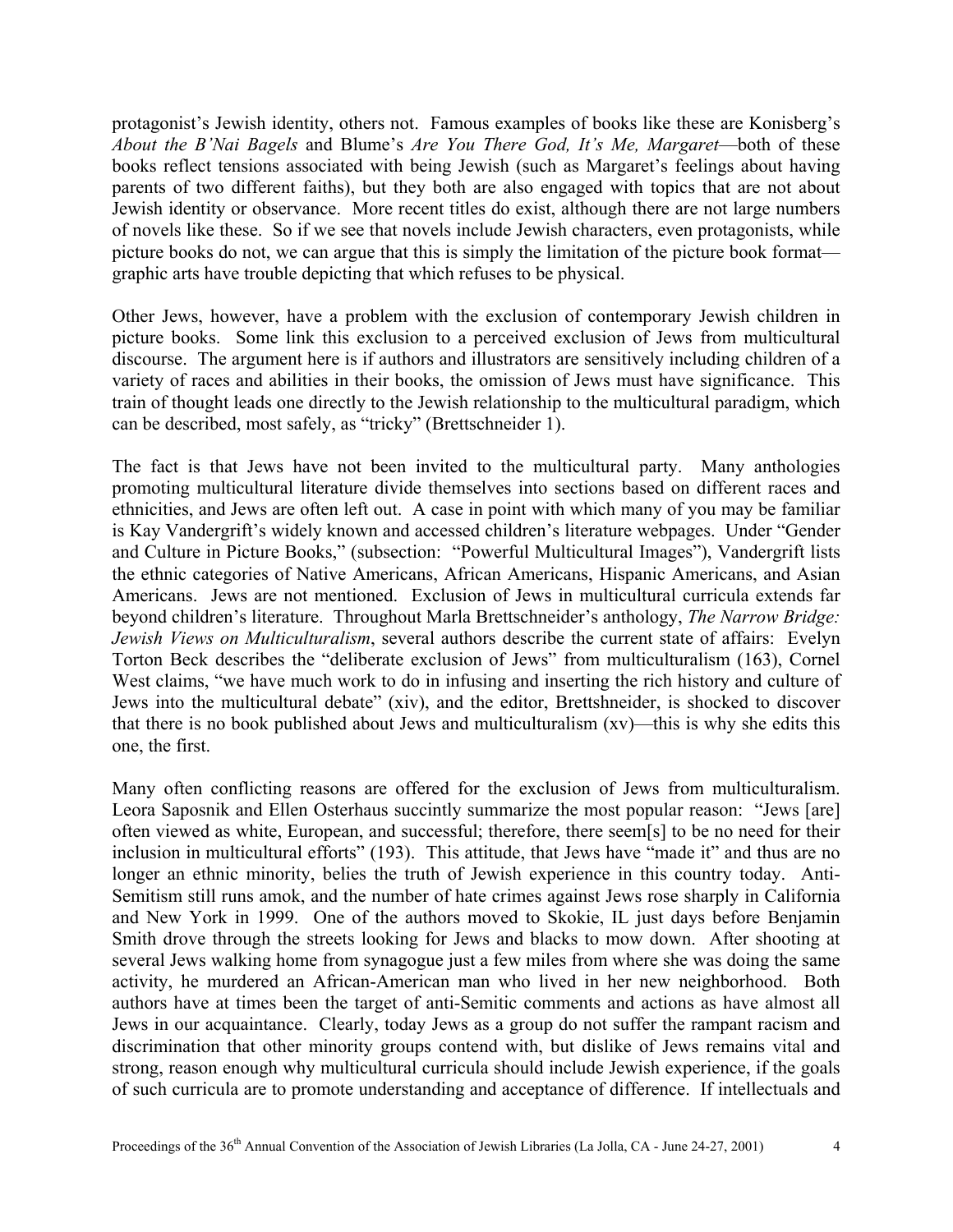educators decide that Jews are no longer worthy of consideration because they have gained the status and privilege of white, Christian people in our society, then they will glibly overlook the very real exclusion and discrimination many Jews have experienced. Michael Lerner, writing in the *Village Voice*, explains the problem with constructing Jews as white and privileged: "Jews must respond with . . . determined insistence that we are not white, and that those who claim we are and exclude our history and literature from the newly emerging multicultural canon are our oppressors." The issue of Jewish whiteness is complicated as Jews have been seen variously as non-white, off-white, and white throughout the twentieth century. For an intelligent look at the history of Jewish racialization in the U.S., see Karen Brodkin's *How Jews Became White Folks: And What That Says About Race in America*. To summarize her work, note that at the end of the  $19<sup>th</sup>$  century and beginning of the  $20<sup>th</sup>$ , expressions of attitudes such as the following were commonplace. Kenneth Roberts wrote:

The American nation was founded and developed by the Nordic race, but if a few more million members of the Alpine, Mediterranean and Semitic races are poured among us, the result must inevitably be a hybrid race of people as worthless and futile as the good-for-nothing mongrels of Central America and Southeastern Europe." (q. in Brodkin 25)

And here is a description of the Jewish Lower East Side published about 100 years ago:

This neighborhood, populated by the people who claim to have been driven from Poland and Russia, is the eyesore of New York and possibly the filthiest place on the western continent. It is impossible for a Christian to live there because he will be driven out, either by blows or the dirt and stench. Cleanliness is an unknown quantity to these people. They cannot be lifted up to a higher plane because they do not want to be. (q. in Brodkin 29)

These remarks were published in the *New York Times*. Twenty years later, Jewish immigrant became "off-white" as they were able to work at jobs requiring skills that many immigrants and African-Americans lacked, but Jews were still not permitted the benefits of ethnic whiteness as they were kept out of other jobs and unions. Brodkin explains, "Jews went into the garment industry because they could—they had the skills and those jobs were open to them. They did not become printers or transport or construction workers not because they lacked the skills but because they were not allowed into the unions which controlled the right to engage in these occupations" (63). It wasn't until after the Second World War that Jews finally attained a more fully "white" status when they benefited from GI Bills and Federal Housing Administration loans while African Americans were still denied these opportunities.

Returning to the issue of Jews and multiculturalism, we see now the foundations of the arguments of those who claim Jews are not white and therefore should be included in multicultural ideology. At the same time, there are Jews who are very happy to be left out of multicultural discourse. Some of these believe that asking to be included calls attention to our "otherness" in ways that make us vulnerable to even more antipathy. Other Jews may reject the very premises of multiculturalism, seeing it as a system that leads to enforced quotas and the cultivation of groups' rights, which are viewed as dangerous. Jews have been victimized by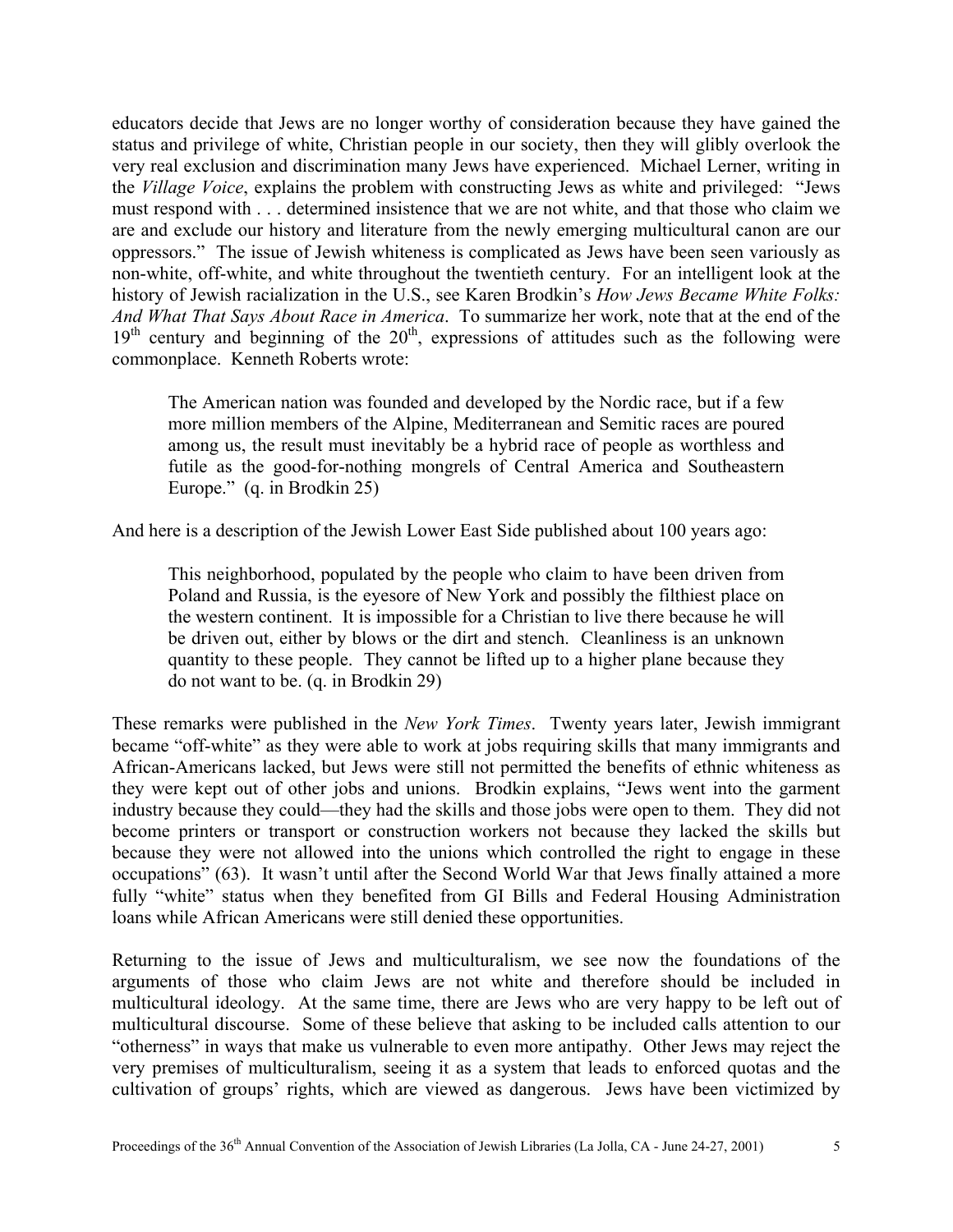quotas in more than one way. Historically, only a small number of Jews per year were allowed to join organizations like fraternities, sororities, country clubs, businesses, and universities. Now, quotas are seen as "proactive"—designed to let in, rather than keep out, under-represented groups. But Jews are often kept out this way because when it comes to university admissions, they are not under-represented. So a reverse quota system disallows some Jews and Asians whose numbers exceed the criteria for admission. The end result, in both cases, is that quotas keep out Jews. Multiculturalism, by and large, keeps Jews out as well. Whether individual Jews support multiculturalism, no one could claim that Jews are embraced by it.

*Why* are Jews left out? Compared to African, Asian, Latin, and Native Americans, Jews are white. But according to many white Christian Americans, Jews, either because they are not Christian or because they are reviled for stereotypical group traits, are not "one of us." As we have seen, historically, Jews have been constructed as not-white, "off-white" and, finally, white, according to changing economic and social constructs. In this latest incarnation, ostensibly white, Jews thus become an invisible minority, with the word "invisible" having two meanings. We are invisible when we are not seen as having minority status except when we are being afforded its penalties, not privileges, such as being seen as a valuable culture with much to offer. We are invisible also because our difference is not racialized or physical, as it is in the case of African Americans, Asian Americans, etc., or of the visibly disabled. Without markers of difference, we are either easily assimilated or easily overlooked, as the picture book exclusion demonstrates.

This is not to say that Jews are not "seen" by the general public. But Jews are often asked—or told—to downplay their differences, to try to "fit in" with a dominant, generalized whiteness. Some Jews may prefer this "whitewashing," desiring to fit into the mainstream in an effort to escape discrimination and prejudice. Other Jews, however, may prefer to have their specific cultural traits and characteristics recognized and valorized. Still others might not care about sharing these particular traits but sense that inclusion in multicultural curricula is necessary in order to counter anti-Semitism through exposure and education. Nevertheless Jews must be included under the multicultural umbrella because however few in number and whether by choice or assignment by others, we remain a distinct ethnic and religious group in American life.

Acknowledging that multicultural discourse should expand to include Jewish experience does not solve the problem of how picture books can depict Jews. If we want to show Jewish children as being Jewish on days other than holidays, but we cannot racialize the characters on the page, we need to tell stories about Jewish kids that reflect the experiences millions of them have every day. Here are two possible solutions to depicting the Jewish child in the picture book. First, authors and illustrators can depict Jewish characters and situations in picture books without relying exclusively on holiday-oriented narratives. For example, some children have relationships with grandparents who may tell stories about *their* parents' immigration or the cultural aspects of their own childhoods. Others may have conflicts as a result of their parents' intermarriage, or between themselves and non-Jewish friends. In these books, Jewishness is itself a theme. Second, some stories can include Jewish characters but not be about Jewishness. These stories might be set at synagogues, or Jewish camps, or Jewish Community Centers. Jewishness can be expressed through objects in a child's home, mentions of activities that involve the child's Jewish self, or a sprinkling of Yiddish or Hebrew expressions. With such